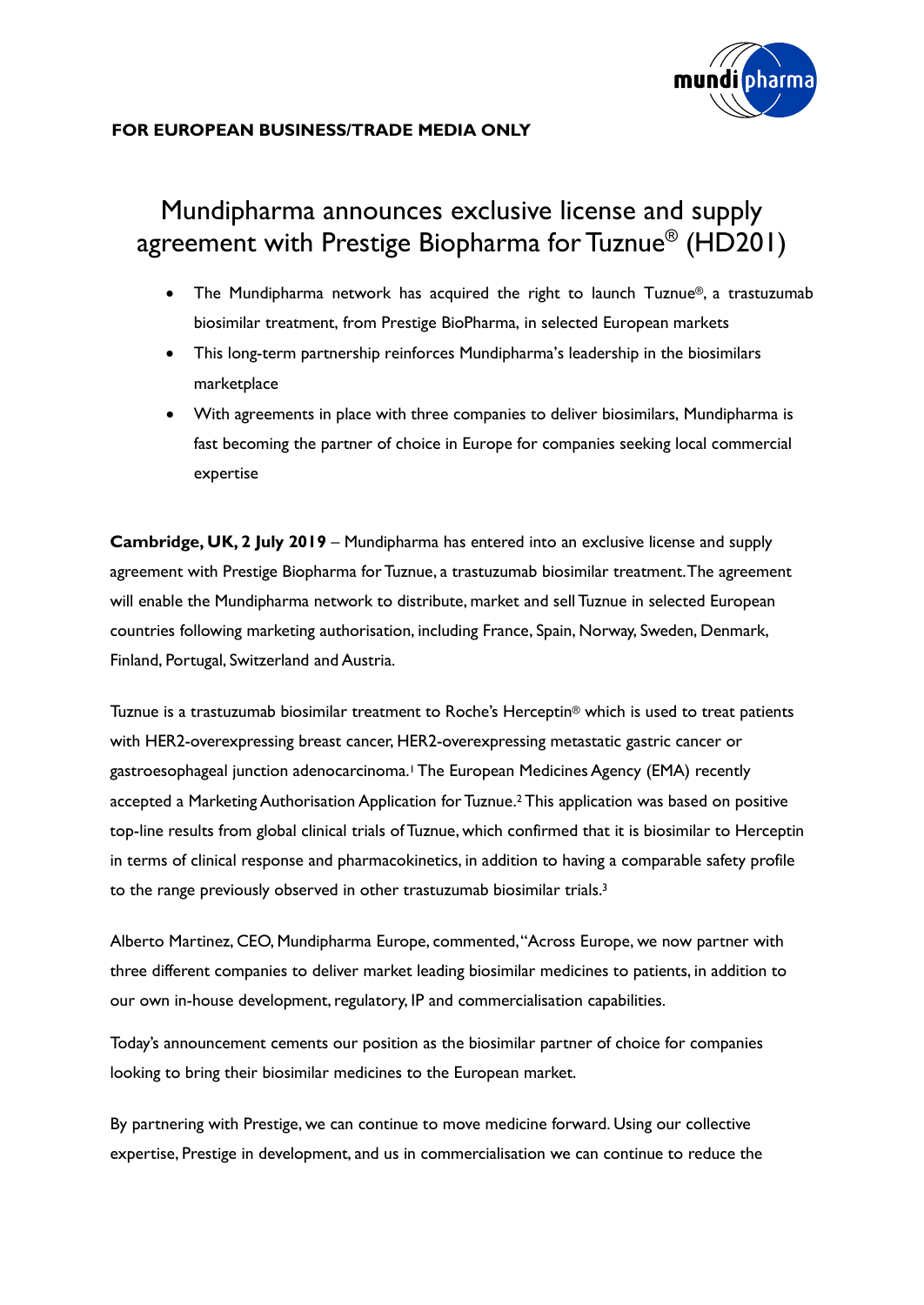

financial burden for even more healthcare systems, while widening access to this important treatment for cancer patients."

Prestige Biopharma CEO, Dr Lisa S. Park commented, "We are very pleased to partner with Mundipharma to commercialise our lead biosimilar in the selected European markets. This partnership is an important milestone for Prestige BioPharma, which will further increase the global availability of our Trastuzumab biosimilar so that more patients can benefit from its quality and accessibility.We envisage the partnership with Mundipharma to grow strong to encompass more programs in the future"

Prestige BioPharma is a Singapore-based biopharmaceutical company focusing on the development of biosimilars and new antibody therapeutics and has several additional biosimilars currently in development.

#### **Notes to editors:**

#### **About Tuznue®**

Tuznue, trastuzumab biosimilar treatment to Roche's Herceptin®, is a monoclonal antibody that interferes with the human epidermal growth factor receptor 2 (HER2). In some cancers, notably certain types of breast cancer, HER2 is over-expressed, and causes cancer cells to reproduce uncontrollably. A biosimilar is defined by the EMA as a biological medicine highly similar to another already approved biological medicine (the reference medicine). Approved biosimilars have been through rigorous testing to show that they have no clinically meaningful differences from their reference medicines. They are also manufactured to the same meticulous standards to ensure consistent quality, often at a significantly reduced price to healthcare systems.

#### **About HER2-overexpressing breast cancer and gastric cancer**

The introduction of Herceptin (trastuzumab) revolutionised the treatment of breast cancer. Prior to its introduction there were few treatment options available to women with HER2-overexpressing breast cancer. HER2-overexpressing means that a protein called HER2 is produced in large quantities, making the cancer cells grow quickly. HER2 is overexpressed in about a quarter of breast cancers and a fifth of gastric cancers. 1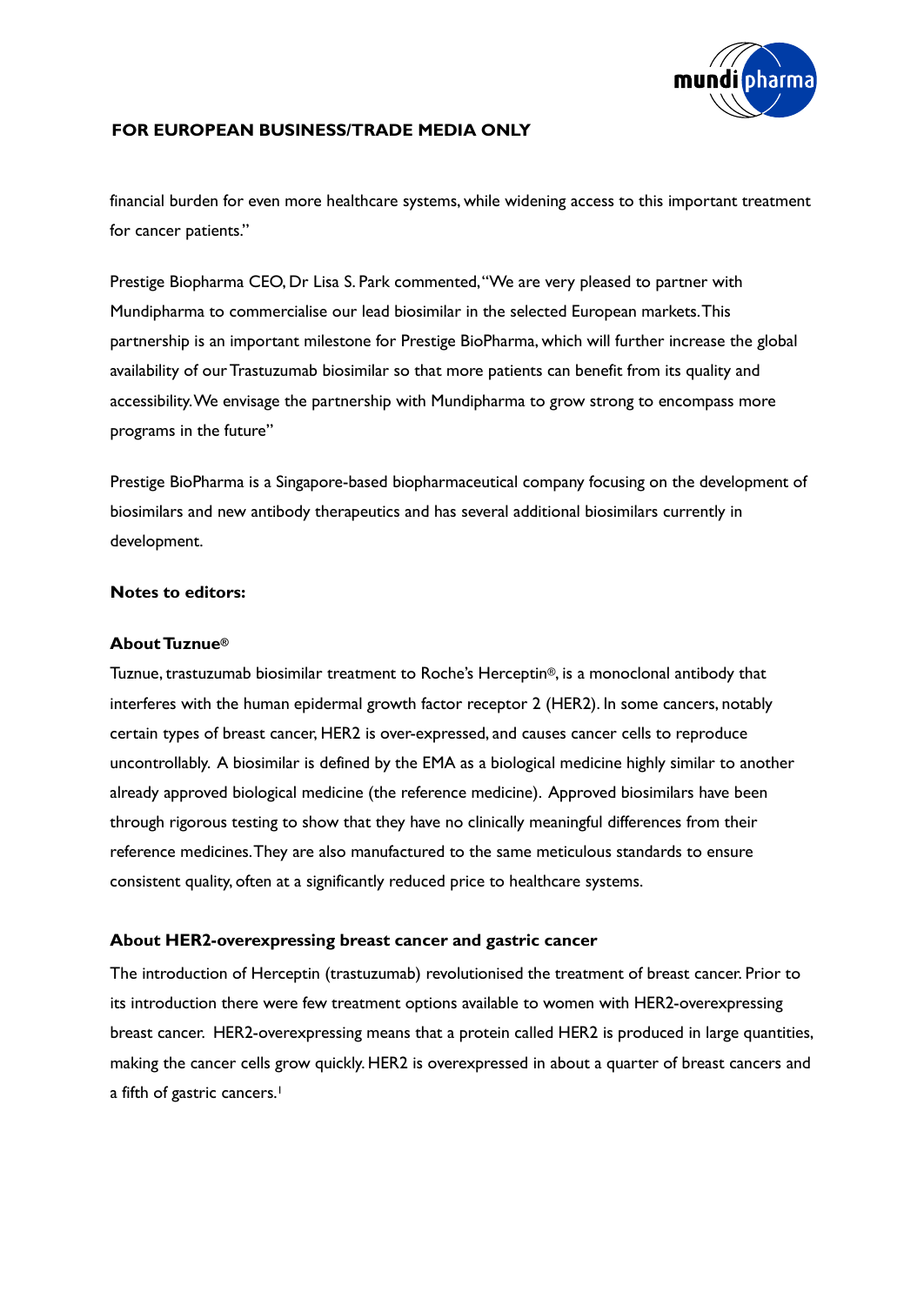

#### **About the Mundipharma network**

Mundipharma is a network of privately-owned independent associated companies whose purpose is to move medicine forward.

With a high performing and learning organisation that strives for innovation and commercial excellence through partnerships, we successfully transformed and diversified our European portfolio of medicines to create value for patients, payers and wider healthcare systems across important therapeutic areas such as Diabetes, Respiratory, Oncology, Pain and Biosimilars.

#### **About Prestige BioPharma**

Prestige BioPharma is a Singapore-based biopharmaceutical company focusing on the development of biosimilars and new antibody therapeutics. Its lead program, HD201 Trastuzumab biosimilar, is under Phase 3 clinical development and has been filed with EMA while USFDA filing is in progress. Prestige BioPharma´s next products in line include a Bevacizumab biosimilar (HD204) in Phase 3, an Adalimumab biosimilar (PBP1502) and an innovative anti-PAUF mAb (PBP1510) for the treatment of pancreatic cancer ready for clinical development. Manufacturing facilities for global commercial supply are located in Osong, South Korea. For more information, please visit [www.prestigebiopharma.com](http://www.prestigebiopharma.com/) or contact:

Global Communication Team

Ms. Felicia Ang

Tel: +65 6924-6535

Email: [info@pbpsg.com](mailto:info@pbpsg.com)

For more information please visit[: www.mundipharma.com](http://www.mundipharma.com/)

#### **For further information please contact:**

Helen Rae [helenrae@makarahealth.com](mailto:helenrae@makarahealth.com) T: +44 (0) 23 81 247 327